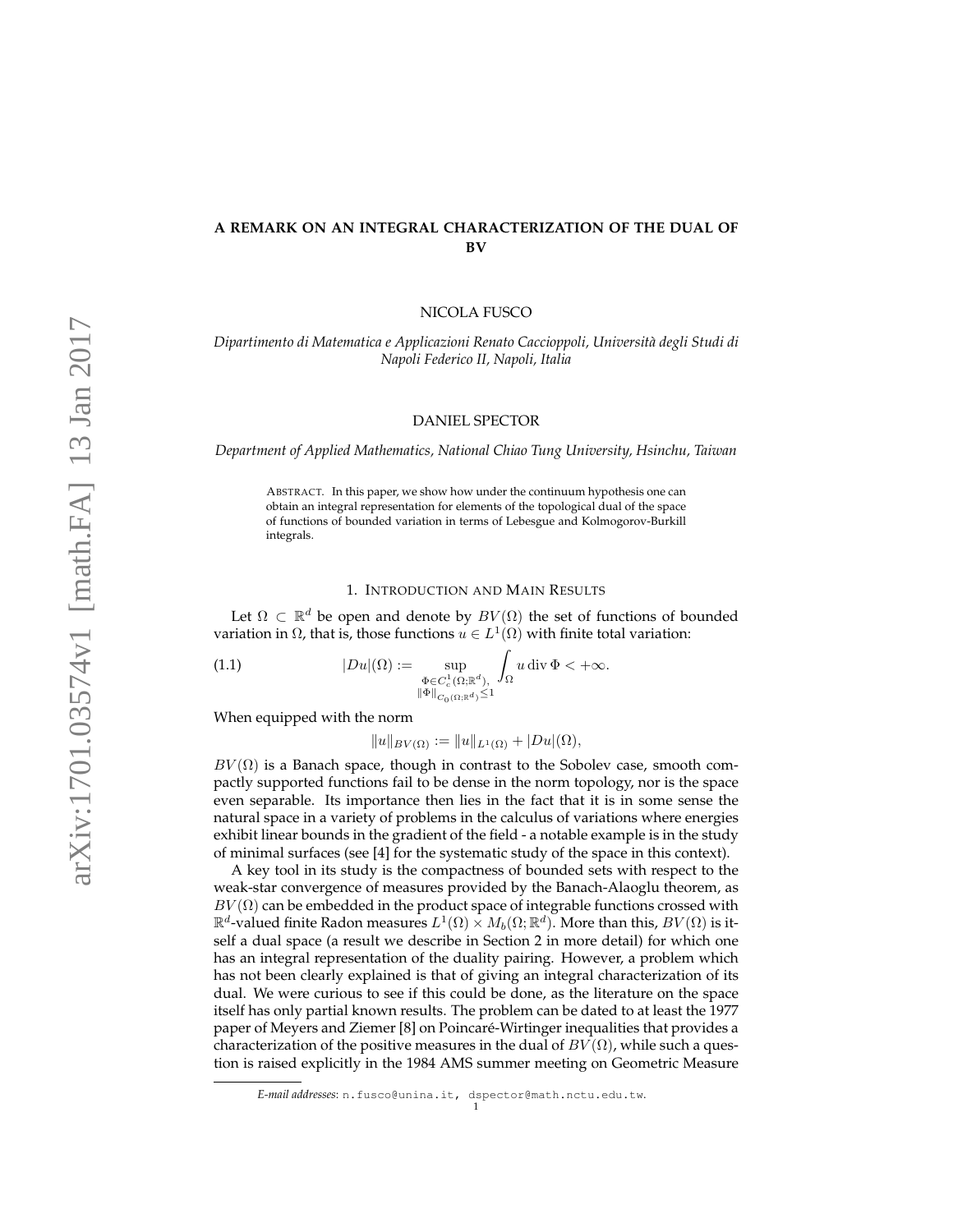Theory and the Calculus of Variations (see [2], Problem 7.4 on p.458). It is again stated in the 1998 paper of De Pauw [3], who gives an integral representation for the dual of the space of special functions of bounded variation. More recently, the problem has been discussed in the papers of Phuc and Torres [9] and Torres [10].

It turns out that one can give an integral representation of the dual of  $BV(\Omega)$ , and that the solution existed more or less before any reference to such a problem. Indeed, in the papers [6, 7], assuming the continuum hypothesis, Mauldin characterized the dual of spaces of finite Radon measures in the case the set of all Radon measures on the space has cardinality at most  $2^{\aleph_0}$ . As a consequence of his result and the Hahn-Banach theorem, one can easily get the following integral representation for the dual of the  $BV(\Omega)$ . To this end, let us recall that given a function  $u \in BV(\Omega)$ , the measure derivative  $Du$  can be written as

$$
Du = \nabla u \mathcal{L}^d + D^j u + D^c u,
$$

where  $\nabla u$  is absolutely continuous with respect to the Lebesgue measure  $\mathcal{L}^d$ ,  $D^j u =$  $\nu_u(u^+ - u^-) \mathcal{H}^{d-1} \mathcal{L} J_u$  with  $J_u$  a  $(d-1)$ -rectifiable set, and  $D^c u = D^s u - D^j u$  for  $D^s u$  the portion of  $Du$  which is singular with respect to the Lebesgue measure.

**Theorem 1.1.** *Let*  $\Omega \subset \mathbb{R}^d$  *be open and*  $L \in (BV(\Omega))'$ *. Under ZFC set theory and the Continuum Hypothesis, there exists*  $g \in L^{\infty}(\Omega)$ ,  $G_0 \in L^{\infty}(\Omega; \mathbb{R}^d)$ , an  $\mathcal{H}^{d-1}$  bounded and measurable function  $G_1:\Omega\to\mathbb{R}^d$  and  $\Psi:\mathcal{B}(\Omega)\to\mathbb{R}$  a bounded, Borel set function *for which*

$$
L(u) = \int_{\Omega} gu \, dx + \int_{\Omega} G_0 \cdot \nabla u \, dx + \int_{J_u} G_1 \cdot dD^j u + (K) \int \Psi \cdot dD^c u
$$

*for all*  $u \in BV(\Omega)$ *. Here, the last integral on the right hand side is understood in the Kolmogorov-Burkill sense. Conversely, any such integral functional is in the dual of*  $BV(\Omega)$ *.* 

Here we observe that the integral representation is in terms of both Lebesgue and Kolmogorov-Burkill integrals. We recall that given a set function  $\psi : \mathcal{B}(\Omega) \to$  $ℝ$  and a countably additive set function  $μ$  :  $B(Ω) → [-∞, ∞]$ , the Kolmogorov-Burkill integral is defined as follows. We say that  $\psi$  is Kolmogorov-Burkill integrable with respect to  $\mu$  if there exists a number  $I \in \mathbb{R}$  such that for every  $\varepsilon > 0$ there is a finite partition of  $\Omega$  into Borel sets D such that if D' is any refinement of  $D$ ,

$$
\left|\sum_{B\in D'} \psi(B)\mu(B) - I\right| < \varepsilon.
$$

As discussed by Kolmogorov in [5], this notion of integration encompasses both Lebesgue and Riemann integration. Indeed, the Kolmogorov integral generalizes the idea of Leibniz on areas as set functions, a sort of Riemann integral for the set function  $\psi \cdot \mu$ . Notice that while  $\mu$  is countably additive,  $\psi$  satisfies no such property. Moreover, for any fixed  $\mu \in M_b(\Omega)$ , the Kolmogorov-Burkill integral projects onto a Lebesgue integral. In fact, if  $\psi : \mathcal{B}(\Omega) \to \mathbb{R}$  is Kolmogorov-Burkill integral with respect to  $\mu$ , then there exists  $g_{\mu} \in L^{\infty}(\Omega, \mathcal{B}(\Omega), |\mu|)$  such that for every  $f \in L^1(\Omega, \mathcal{B}(\Omega), |\mu|)$ 

$$
(K)\int \psi\ d(f\mu) = \int_{\Omega} fg_{\mu}\ d\mu.
$$

More generally, such a representation formula holds whenever  $(\Omega, \mathcal{B}(\Omega), \mu)$  is an almost decomposable measure space. This is an immediate consequence of a result by De Pauw (see Lemma 3.4 in [3]).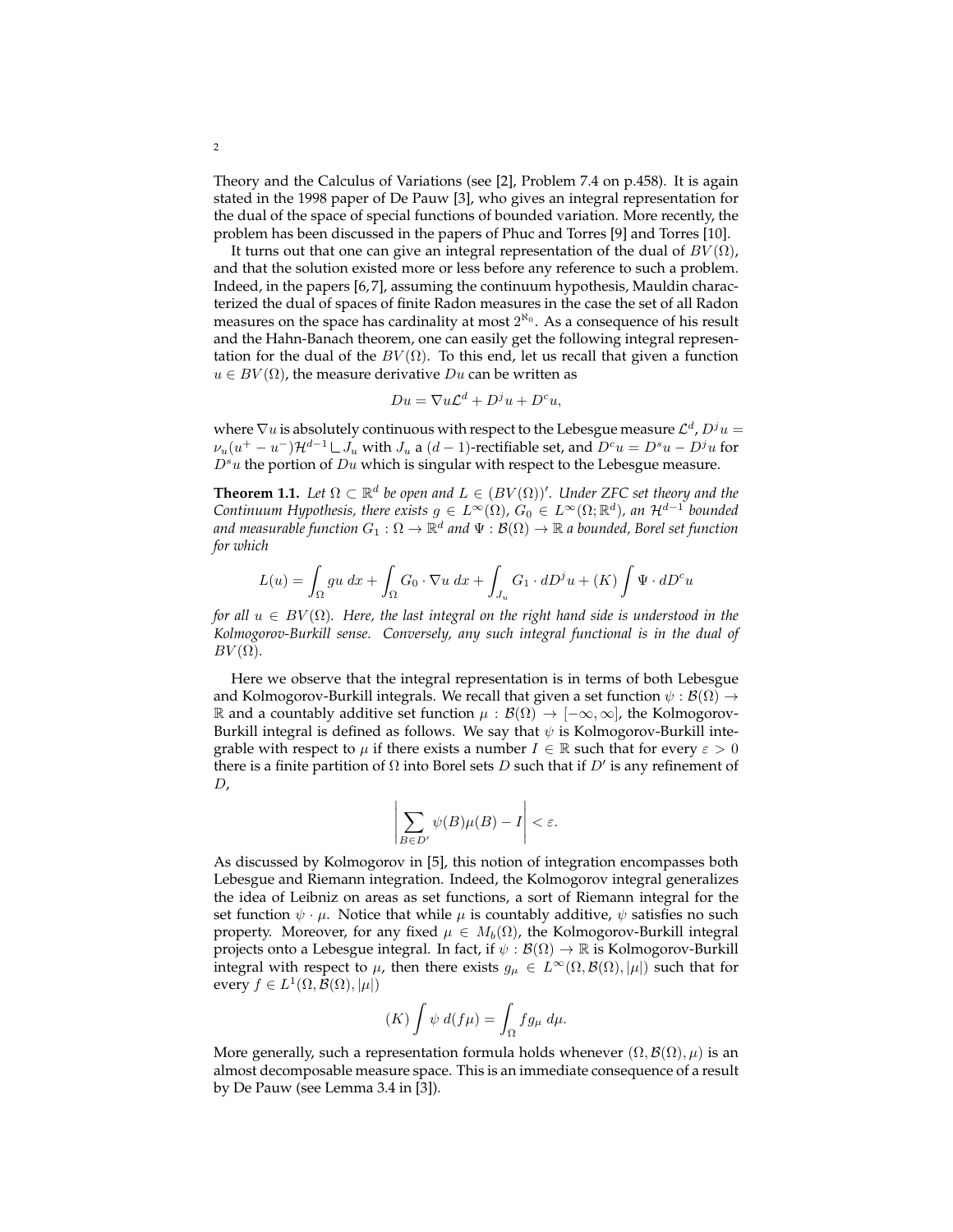Although we are not able to prove that the continuum hypothesis is necessary to give the integral representation in Theorem 1.1, Theorem 3.14 in [3] suggests that it might be so. However, it is interesting to observe that in one dimension one can characterize the dual of  $SBV(a, b)$  without the continuum hypothesis. Indeed, given  $L \in (SBV(a, b))'$ , we can separate its action on  $u, u' \in L^1(\Omega)$  and  $D^j u =$  $\sum_{x \in J_u} u(x^+) - u(x^-)$ . This decoupling implies that there exists two bounded Borel functions  $g, g_0$  and a function  $g_1 : (a, b) \to \mathbb{R}$  such that  $\sup_{x \in (a,b)} |g_1(x)| < +\infty$ , for which

$$
L(u) = \int_{\Omega} gu \, dx + \int_{\Omega} g_0 u' \, dx + \sum_{x \in J_u} g_1(x) (u(x^+) - u(x^-)),
$$

for all  $u \in SBV(a, b)$ .

### 2. PROOFS OF THE MAIN RESULTS

In the introduction we mention that  $BV(\Omega)$  is a dual space. We here provide a proof for the convenience of the reader. If one defines the space of distributions

$$
V(\Omega) := \{ T \in \mathcal{D}'(\Omega) : T = \varphi_0 + \sum_{j=1}^d \frac{\partial}{\partial x_j} \varphi_j : \varphi_j \in C_0(\Omega) \}
$$

equipped with the norm

$$
||g||_{V(\Omega)} := ||\varphi_0||_{\infty} + \sum_{j=1}^d ||\varphi_j||_{\infty},
$$

then we show

**Proposition 2.1.** Let  $L \in (V(\Omega))'$ . Then there exists  $u_L \in BV(\Omega)$  such that

$$
L(T) = \int_{\Omega} u_L \varphi_0 \, dx + \int_{\Omega} \Phi \cdot dDu_L
$$

*for every*  $T \in V(\Omega)$  *such that* 

$$
T = \varphi_0 + \operatorname{div} \Phi.
$$

*Proof.* We recall that  $L \in (V(\Omega))'$  means

$$
L(\alpha T + \beta S) = \alpha L(T) + \beta L(S),
$$
  

$$
|L(T)| \le C ||T||_{V(\Omega)},
$$

for all  $\alpha, \beta \in \mathbb{R}$ ,  $S, T \in V(\Omega)$ . Let  $L \in (V(\Omega))'$  be given. Then taking  $T = \varphi$  where  $\varphi \in C_0(\Omega)$  we have

$$
|L(\varphi)| \le C ||\varphi||_{\infty},
$$

so that by the Riesz representation theorem we have  $L \in M_b(\Omega)$  and

$$
L(\varphi) = \int_{\Omega} \varphi \, d\mu_L.
$$

Then for every  $\Phi \in C^1_c(\Omega;\mathbb{R}^d)$ , we have by continuity and this representation

$$
|L(\operatorname{div}\Phi)|\leq C\|\Phi\|_{\infty}
$$

Thus,  $\mu_L \in M_b(\Omega)$  is such that its distributional derivatives  $\frac{\partial \mu_L}{\partial x_j} \in M_b(\Omega)$ , so that  $\mu_L = u_L \in BV(\Omega).$ 

In order to prove Theorem 1.1, we require a result of Mauldin. The next statement is a special case of Theorem 10 in [7].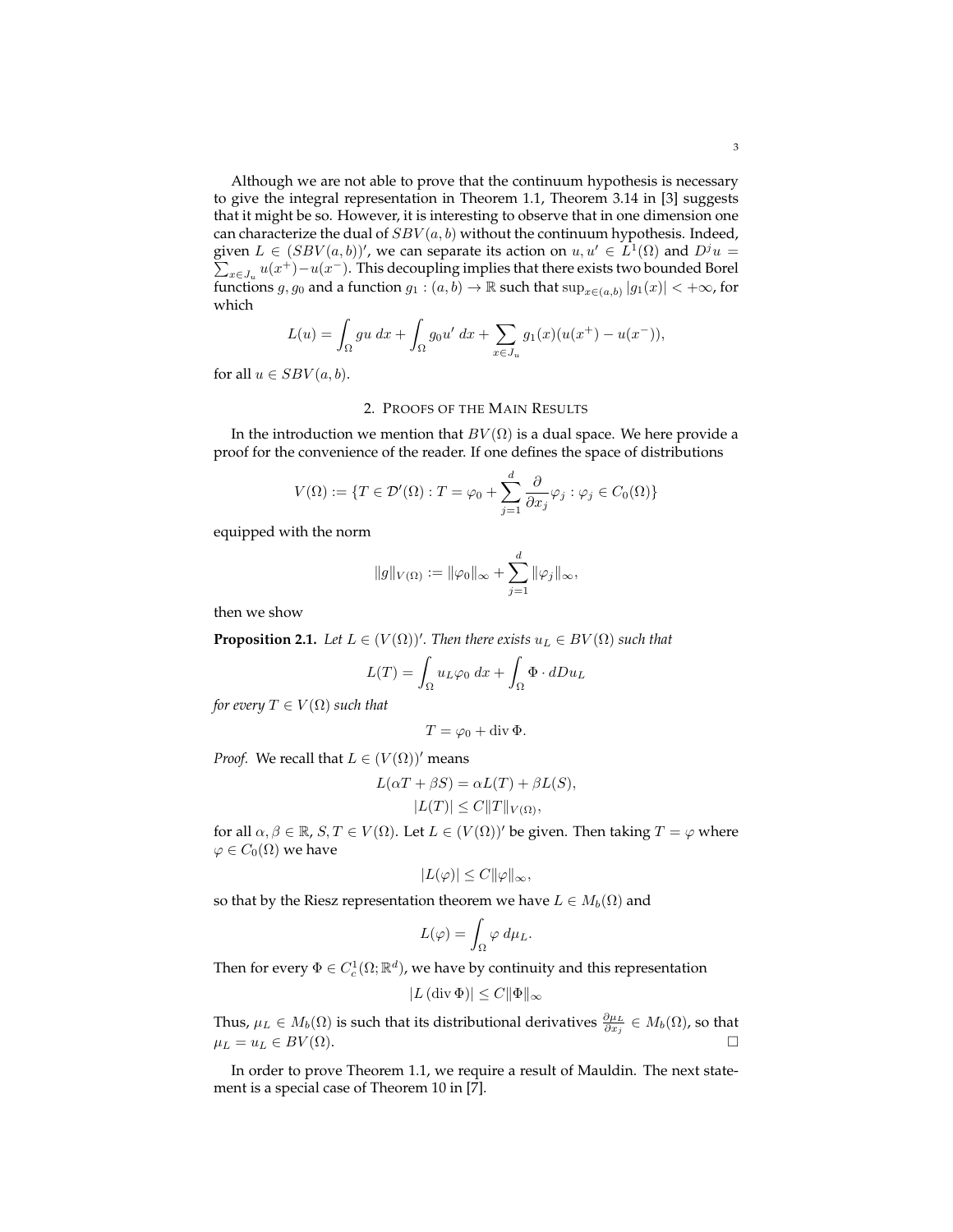**Theorem 2.2.** Let  $\Sigma$  be a  $\sigma$ -algebra in  $\Omega \subset \mathbb{R}^d$  such that the set of all countably additive *real-valued measures on* Σ *has cardinality at most* 2 ℵ0 *. Assume the continuum hypothesis,*  $2^{\aleph_0} = \aleph_1$ . Then for every  $L \in (M_b(\Omega,\Sigma))'$  there exists a bounded set function  $\psi: \Sigma \to \mathbb{R}$ *such that*

$$
L(\mu) = (K) \int \psi \ d\mu
$$

*for every*  $\mu \in M_b(\Omega, \Sigma)$ .

With this theorem we can now give the proof of Theorem 1.1.

*Proof.* First let us observe that we may identify  $BV(\Omega)$  with a closed subspace of  $L^1(\Omega) \times M_b(\Omega;\mathbb{R}^d)$ . Indeed, the space of distributional gradients is curl-free, in the sense of distributions, and so is closed with respect to sequential convergence in  $L^1(\Omega)$ , and so in particular it is closed with respect to the norm topology on  $BV(\Omega)$ . Thus, for any  $L \in (BV(\Omega))'$ , we may by the Hahn-Banach theorem extend L to a functional  $\overline{L} \in (L^1(\Omega) \times M_b(\Omega;\mathbb{R}^d))'$  such that

$$
L(u) = \overline{L}(u, Du)
$$

for all  $u \in BV(\Omega)$ . Now, for any  $\overline{L} \in (L^1(\Omega) \times M_b(\Omega;\mathbb{R}^d))'$ , we may separate its action on  $L^1(\Omega)$  and  $M_b(\Omega;\mathbb{R}^d).$  Thus, by the classical Riesz representation theorem we have

$$
\overline{L}(f,\boldsymbol{\mu}) = \int_{\Omega} fg \, dx + \tilde{L}(\boldsymbol{\mu})
$$

for some  $g \in L^{\infty}(\Omega)$ ,  $\tilde{L} \in (M_b(\Omega;\mathbb{R}^d))'$ , and all  $f \in L^1(\Omega)$  and  $\mu \in M_b(\Omega;\mathbb{R}^d)$ . We can now invoke Theorem 2.2, since the cardinality of the space of countably additive real-valued measures on  $\mathcal{B}(\Omega)$  is  $2^{\aleph_0}$ .

To see this, it is enough to show that a finite non-negative Borel measure is determined by its values on open balls  $B(x, r) \subset \Omega$  where  $x \in \mathbb{Q}^d$  and  $r \in \mathbb{Q}^+$ . Indeed, if two finite non-negative Borel measures  $\mu$ ,  $\nu$  coincide on such balls, then by approximation they also coincide on any closed ball  $\overline{B}(x, r) \subset \Omega$  for  $x \in \Omega$  and  $r > 0$ . It now suffices to show that  $\mu$  and  $\nu$  coincide on all open subsets of  $\Omega$ , since by approximation they will coincide on any Borel subset of  $Ω$ . Thus, let  $U ⊂ Ω$  be open. An application of the Vitali-Besicovitch covering theorem (see, for instance, Theorem 2.19 in [1]) to the measure  $\mu + \nu$  yields a sequence of disjoint closed balls  $\overline{B}(x_n,r_n) \subset U$  such that

$$
(\mu+\nu)\left(U\setminus\cup_n\overline{B}(x_n,r_n)\right)=0.
$$

Thus,

$$
\mu\left(U\setminus\cup_n\overline{B}(x_n,r_n)\right)=\nu\left(U\setminus\cup_n\overline{B}(x_n,r_n)\right)=0,
$$

so that

$$
\mu(U) = \mu\left(\cup_n \overline{B}(x_n, r_n)\right) = \nu\left(\cup_n \overline{B}(x_n, r_n)\right) = \nu(U).
$$

Thus there exist bounded Borel functions  $\psi_j : \mathcal{B}(\Omega) \to \mathbb{R}, j = 1 \dots d$  such that

$$
\tilde{L}(\mu) = \sum_{j=1}^{d} (K) \int \psi_j \ d\mu_j
$$

for any  $\mu \in M_b(\Omega;\mathbb{R}^d)$ , where we have  $\mu = (\mu_1, \mu_2, \dots, \mu_d)$ . Define  $\Psi := (\psi_1, \psi_2, \dots, \psi_d)$ , so that we may write the preceding more compactly as

$$
\overline{L}(f,\mu) = \int_{\Omega} fg \, dx + (K) \int \Psi \cdot d\mu.
$$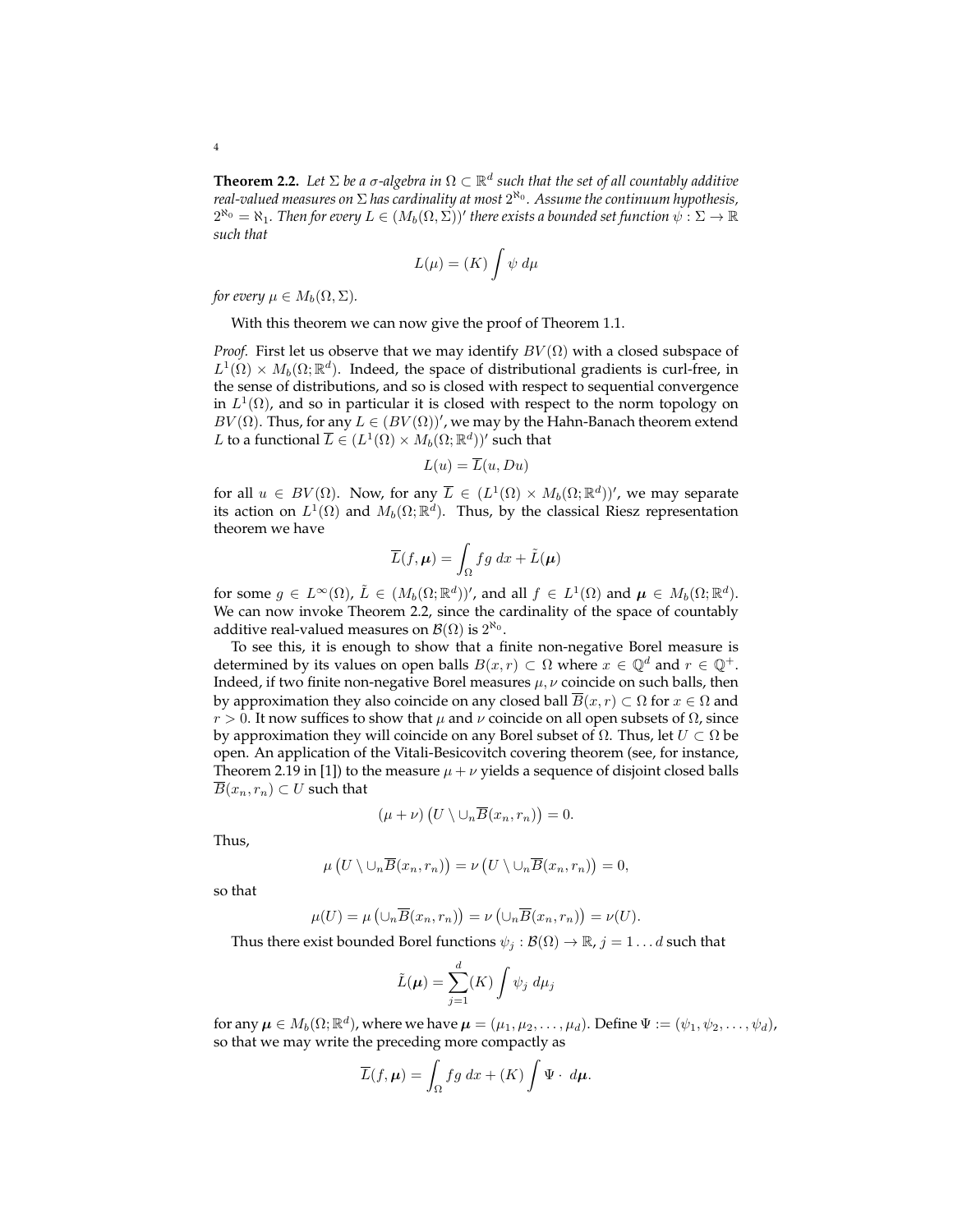Now observe that the restriction of  $\tilde{L}: L^1(\Omega;\mathbb{R}^d) \to \mathbb{R}$  is linear and continuous, and therefore again by the classical Riesz representation theorem there exists  $G_0 \in$  $L^\infty(\Omega;\mathbb{R}^d)$  such that

$$
(K)\int \Psi \cdot d(F\mathcal{L}^d) = \int_{\Omega} G_0 \cdot F dx
$$

for all  $F \in L^1(\Omega;\mathbb{R}^d)$ . We can treat in a similar manner the restriction  $\tilde{L}: L^1(\Omega,\mathcal{B}(\Omega),\mathcal{H}^{d-1};\mathbb{R}^d) \to$  $\mathbb{R}$ , since  $(Ω, B(Ω), H<sup>d-1</sup>)$  is an almost decomposable measure space, and so by Lemma 3.4 in [3] the map

$$
\mathcal{Y}: L^{\infty}(\Omega, \mathcal{B}(\Omega), \mathcal{H}^{d-1}) \to (L^1(\Omega, \mathcal{B}(\Omega), \mathcal{H}^{d-1}))'
$$

given by

$$
\mathcal{Y}(g)(f)=\int_\Omega g f\;d\mathcal{H}^{d-1}
$$

is onto. Therefore there exists an  $\mathcal{H}^{d-1}$  bounded and measurable function  $G_1$ :  $\Omega \to \mathbb{R}^d$  such that

$$
(K)\int \Psi \cdot d(F\mathcal{H}^{d-1}) = \int_{\Omega} G_1 \cdot F \, d\mathcal{H}^{d-1}.
$$

for all  $F \in L^1(\Omega, \mathcal{B}(\Omega), \mathcal{H}^{d-1}).$ 

Then restricting the representation to  $u \in BV(\Omega)$ , along with the decomposition

$$
Du = \nabla u \mathcal{L}^d + D^j u + D^c u,
$$

and linearity of the Kolmogorov-Burkill integral with respect to the measure, we finally deduce that

$$
L(u) = \int_{\Omega} gu \, dx + \int_{\Omega} G_0 \cdot \nabla u dx + \int_{\Omega} G_1 \cdot dD^j u + (K) \int \Psi \cdot dD^c u.
$$

#### ACKNOWLEDGEMENTS

The authors would like to thank Cindy Chen for her assistance in obtaining some of the articles utilized in the researching of this paper. N.F. supported by PRIN 2015PA5MP7 'Calcolo delle Variazioni', D.S. supported by the Taiwan Ministry of Science and Technology under research grant 105-2115-M-009-004-MY2. Part of this work was written while N.F. was visiting NCTU with support from the Taiwan Ministry of Science and Technology through the Mathematics Research Promotion Center.

#### **REFERENCES**

- [1] L. Ambrosio, N. Fusco, and D. Pallara, *Functions of bounded variation and free discontinuity problems*, Oxford Mathematical Monographs, The Clarendon Press, Oxford University Press, New York, 2000. MR1857292
- [2] J. E. Brothers, *Some open problems in geometric measure theory and its applications suggested by participants of the 1984 ams summer institute*, Proc. Symp. Pure Math. **44** (1984), 441–464. Experimental mathematics: computational issues in nonlinear science (Los Alamos, NM, 1991).
- [3] T. De Pauw, *On SBV dual*, Indiana Univ. Math. J. **47** (1998), no. 1, 99–121. MR1631541
- [4] E. a. Giusti, *Minimal surfaces and functions of bounded variation*, Department of Pure Mathematics, Australian National University, Canberra, 1977. With notes by Graham H. Williams, Notes on Pure Mathematics, 10. MR0638362
- [5] A. N. Kolmogorov and and, *Selected works of A. N. Kolmogorov. Vol. I*, Mathematics and its Applications (Soviet Series), vol. 25, Kluwer Academic Publishers Group, Dordrecht, 1991. Mathematics and mechanics, With commentaries by V. I. Arnol/d, V. A. Skvortsov, P. L. Ul/yanov et al, Translated from the Russian original by V. M. Volosov, Edited and with a preface, foreword and brief biography by V. M. Tikhomirov. MR1175399